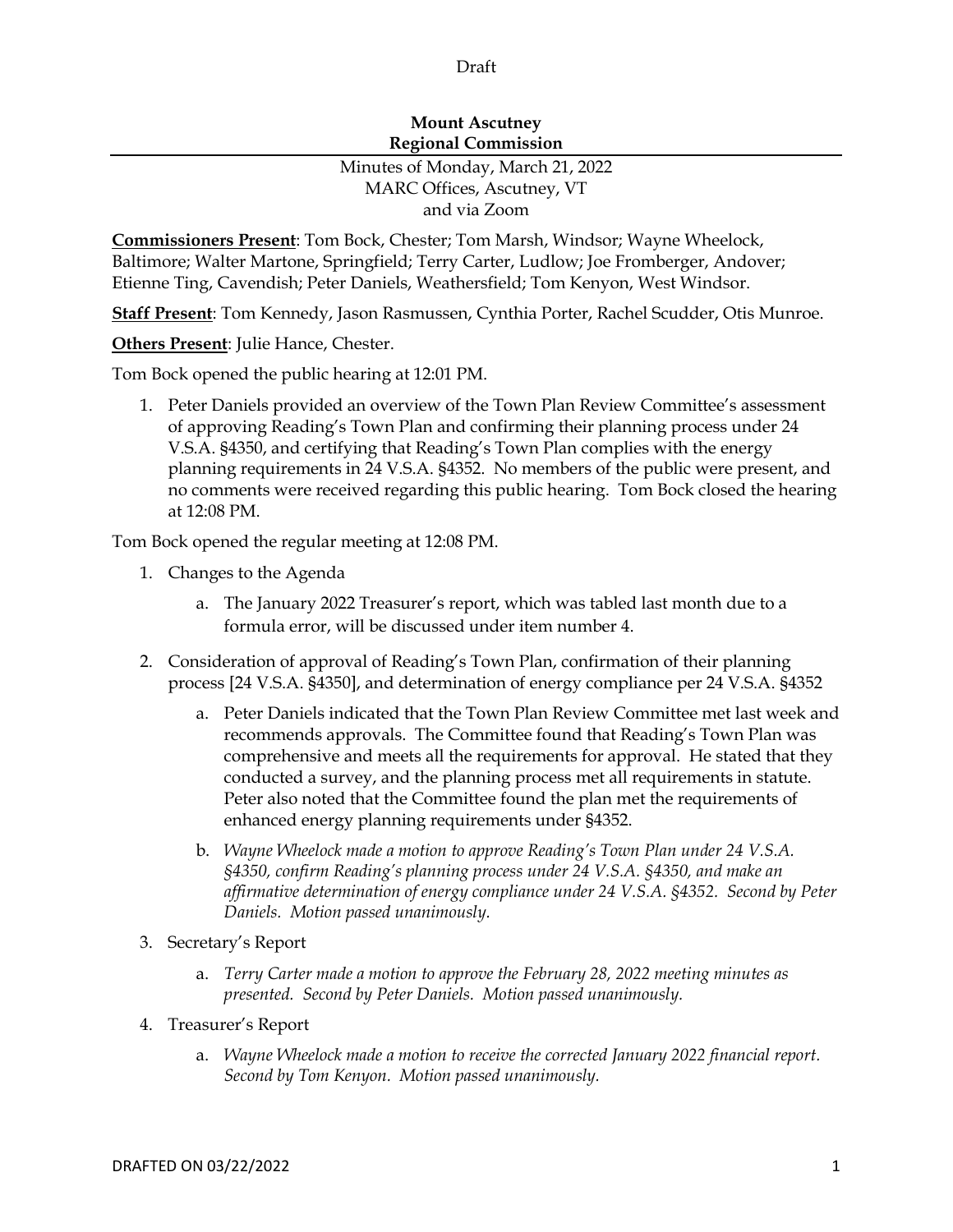- b. *Peter Daniels made a motion to receive the February 2022 financial report as presented. Second by Wayne Wheelock. Motion passed unanimously.*
- 5. Staffing Updates
	- a. Jason Rasmussen reported that Alex Taft has left. He has taken a job with the Town of Hanover. We will not replace him at this point, but we may decide to do so later in the year depending upon the budget for next fiscal year.
- 6. Brownfields
	- a. Tom Kennedy and Peter Daniels reported on recommendations from the Brownfield Steering Committee as summarized in the memo included in the agenda packet.
	- b. *Walter Martone made a motion to approve a new policy as presented with one modification:*

*"The Brownfield Steering Committee has the authority to approve brownfield funding for assessment-related projects, and amendments to previously approved assessment projects, that have a cost of \$10K or less with concurrence of the Executive Director; assessment projects exceeding \$10K and all brownfields RLF loan and subgrant applications will*  require board approval. The Brownfield Steering Committee will report to the Regional *Commission at their next meeting any action they have taken in this regard.* 

*Second by Peter Daniels. Joe Fromberger voted no; all other Commissioners present votes yes. Motion passed.*

- c. With that new policy in place, the Brownfields Steering Committee decision to amend funding for Bryant Grinder and Levesque projects as stated in the March 15, 2022 memo will take effect.
- d. No action is needed at this time for the Park Street School clean-up RLF loan. We anticipate action needed on that proposal within the next couple months.
- e. Tom Kennedy reported that MARC has applied to the U.S. EPA for \$3.5 million in new brownfield funding.
- 7. Review Regional Plan Drafts
	- a. Walter Martone reported that the Regional Plan Committee has reviewed the proposed chapters in significant detail and their changes have been addressed in the proposed version. The Committee recommends accepting the proposed Regional Plan chapters and incorporating them into the final draft Regional Plan for formal adoption later this year.
	- b. *Walter Martone made a motion to accept the Utilities and Facilities Chapter as presented and include it in the final draft Regional Plan for adoption later this year. Second by Peter Daniels. Motion passed unanimously.*
	- c. *Terry Carter made a motion to accept the Cultural and Aesthetics Resources Chapter as presented and include it in the final draft Regional Plan for adoption later this year. Second by Peter Daniels. Motion passed unanimously.*
- 8. Old Business